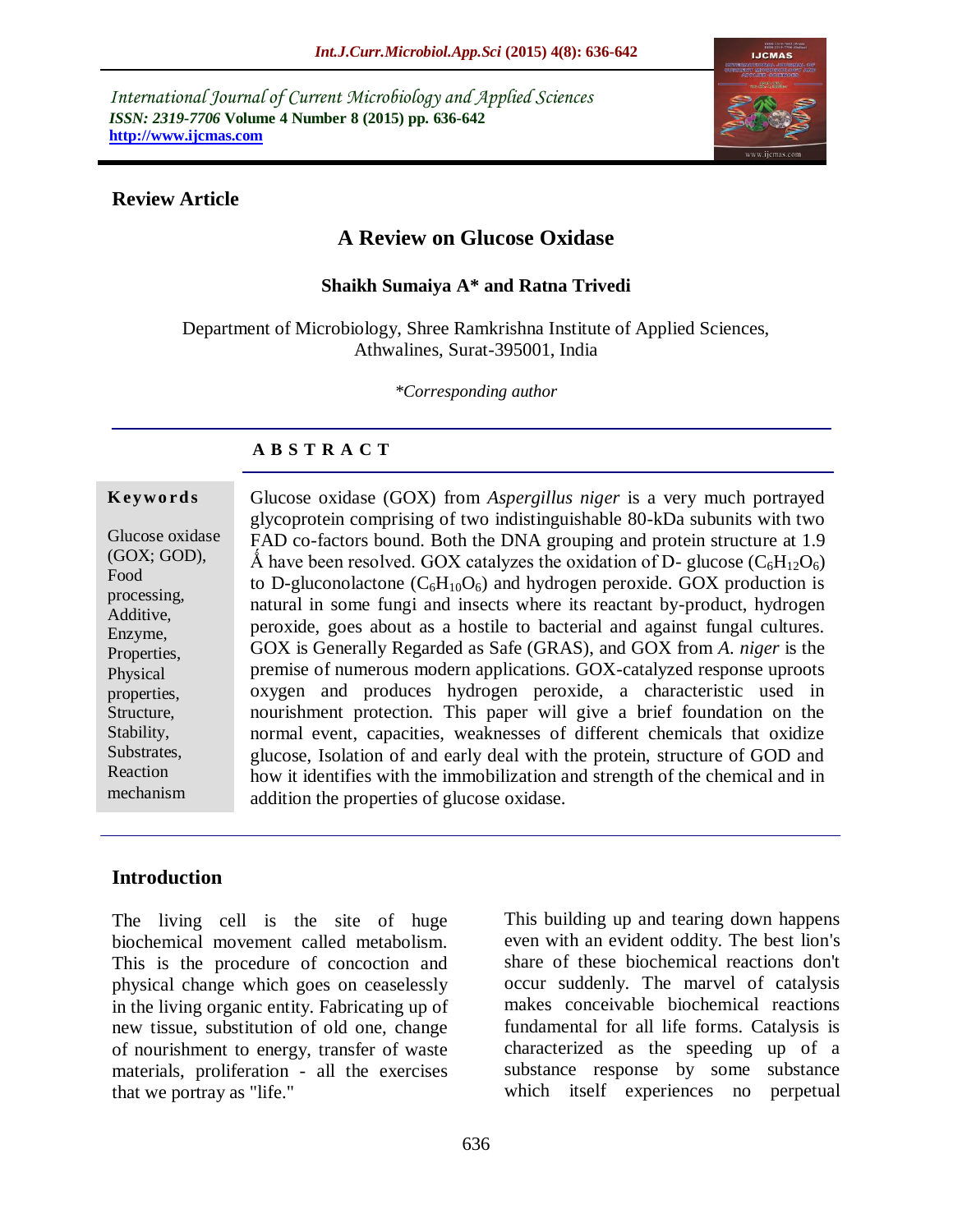concoction change. The impetuses of biochemical reactions are enzymes and are in charge of realizing the greater part of the synthetic reactions in living organic entities. Without enzymes, these reactions occur at a rate very moderate for the pace of metabolism.

Almost every known enzyme is protein. They are high molecular weight mixes made up chiefly of chains of amino acids connected together by peptide bonds.

In this paper we are concentrating on Glucose oxidase- industrially and biochemically essential catalyst. Just two non-hydrolytic enzymes at present have vast scale mechanical applications, glucose oxidase and catalase (Snyder, 1953).

Glucose oxidase is of fungal origin, and acts in the vicinity of oxygen to change over glucose to gluconic acid and hydrogen peroxide. It is profoundly particular and oxidizes just β-D-glucose.

**GLUCOSE OXIDASE**  $C_6H_{12}O_6 + H_2O + O_2$  $\rightarrow$  C<sub>0</sub>H<sub>12</sub>O<sub>7</sub> + H<sub>2</sub>O<sub>2</sub> **GLUCOSE GLUCONIC ACID** Glucosegluconic acid

Catalase, which is also present in commercial fungal glucose oxidase preparations, acts on hydrogen peroxide to yield water and oxygen.

$$
CH_2O_2 \quad \xrightarrow{CATALASE} 2H_2O + O_2
$$

The net response of the glucose oxidasecatalase compound framework hence brings about one-half mole of oxygen being devoured for every mole of glucose oxidized.

The glucose oxidase-catalase framework is utilized industrially both for evacuating glucose and for uprooting oxygen. A fascinating application is likewise its

utilization as a test reagent since it is particular for glucose. This proposal was first made by Keilin and Hartree (1948), and it has had extensive use in laboratories for this reason as a quantitative measure of glucose in the vicinity of different sugars (Whistler *et al*., 1953).

Business application is as paper test strips for diabetic patients, which show the vicinity of glucose in the urine by a shading change when the strip is plunged into the sample (Hunt *et al*., 1956). Various different uses for these test strips for subjective identification of glucose are additionally conceivable.

## **The enzymes that oxidize glucose**

There are four sorts of enzyme that oxidize glucose as a key substrate:

Glucose dehydrogenases Quinoprotein glucose dehydrogenases Glucose I-oxidases Glucose 2-oxidases

Glucose dehydrogenases (Metzger *et al.,* 1964, 1965) and quinoprotein glucose dehydrogenases (Hague, 1964, Duine *et al*., 1982) are both particular for β-D-glucose and have a high turnover. In any case, the previous obliges a soluble cofactor and the last is moderately temperamental. Glucose 2-oxidases (Janssen and Ruellius, 1968; Volt *et al*., 1985) oxidize glucose to glucosone. In the vicinity of dioxygen  $(o_2)$  the other item is hydrogen peroxide. Notwithstanding, they additionally oxidize different carbs like xylose and gluconolactone. This absence of specificity precludes the boundless utilization of this gathering of enzymes in biosensors for glucose, however they can be utilized to focus the aggregate sum of monosaccharides present in a sample (Olsson *et al.,* 1990).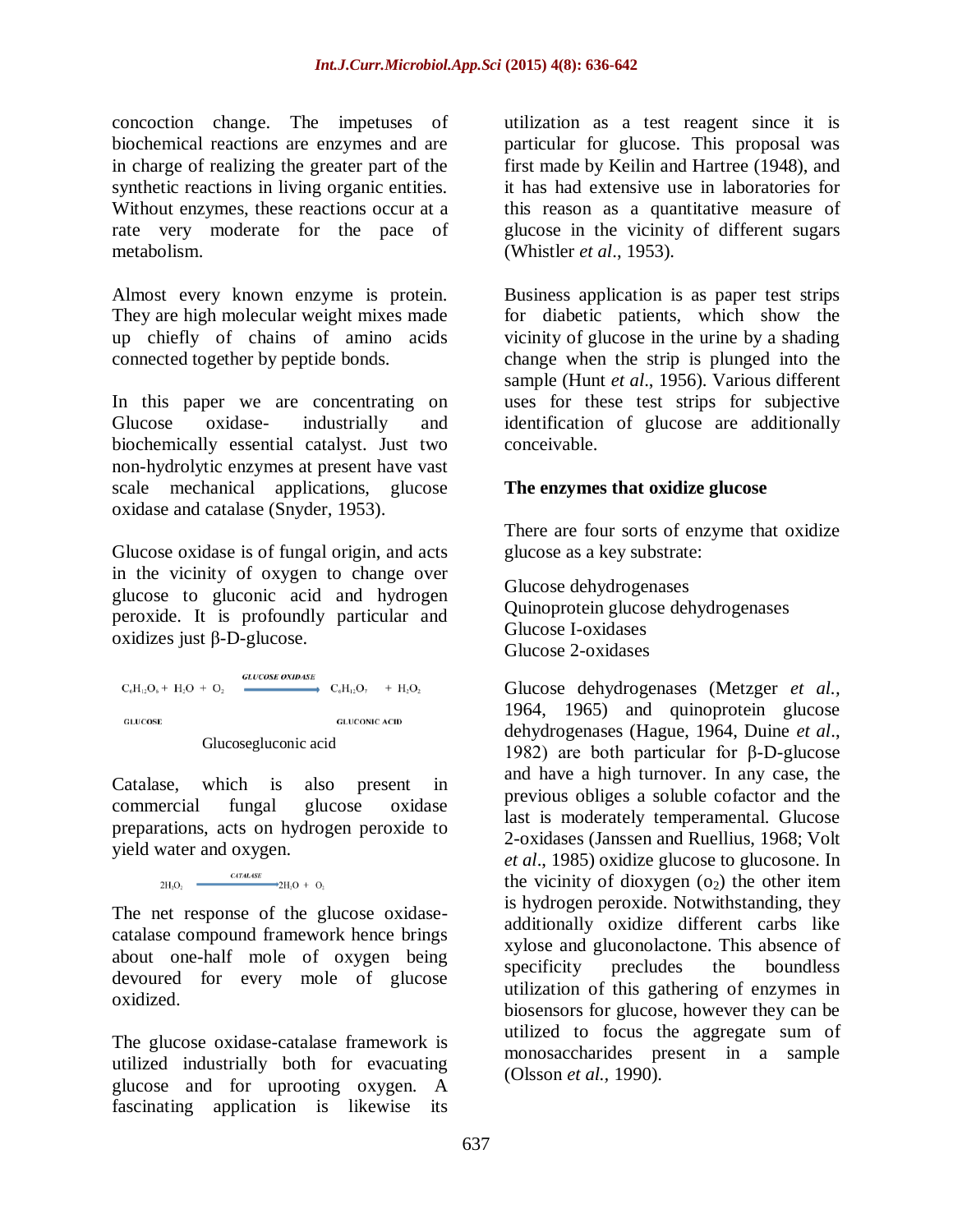### **The god mechanism**

Glucose-1-oxidase (GOX) (β-D-glucose: oxygen-1- oxidoreductase, EC 1.1.3.4) is an all-around portrayed enzyme, which catalyzes the oxidation of β-D-glucose to Dgluconolactone and hydrogen peroxide (Wilson and Turner 1992). Both hydrogen peroxide and D-gluconolactone separates suddenly and synergistically. Notwithstanding this current, GOX's enzymatic action is lessened when hydrogen peroxide aggregates and inactivates the enzyme; the breakdown result of Dgluconolactone, gluconic acid  $(C_6H_{12}O_7)$ gathers, lessening pH of the arrangement. As anyone might expect, both gluconic acid (Miron *et al*., 2004) and hydrogen peroxide can bring about item hindrance of GOX.



# **Stability**

Lyophilized GOD is amazingly steady. At 0°C it is stable for a long time such as 2 years and at -15°C for 8 years duration (Bentley, 1963). In solution stability is dependent on the pH. It is most steady at around pH 5. Beneath pH 2 or more pH 8 catalytic movement is quickly lost (Coulthard *et al*., 1945; Keilin and Hartree, 1948). At pH 8.1, for instance, just around 10% of the action stays after 10 min; at pH 9.1 inactivation is considerably more fast (Keilin and Hartree, 1948a). The rate of inactivation at high pH is decreased in the vicinity of glucose (Keilin and Hat-tree, 1948a). It is extremely impervious to proteolysis and is unaffected by delayed

exposure to trypsin, pepsin andpapain (Coulthard*et al*., 1945; Keilin and Hartree, 19488).Non-ionic detergents have little impact on it, however movement is lost in the vicinity of ionic detergents like SDS and hexadecyltrimethylammonium bromide. Anionic detergents like SDS inactivate GOD at low pH (Jones *et al*., 1982) and cationic detergents like hexadecyl trimethylammonium bromide inactivate it at high pH. GOD has a generally low enthalpy of denaturation  $(450 \text{ kcal mol}^{-1})$  and is temperamental at temperatures in abundance of 40°C (Nakamura *et al*., 1976). To some degree it can be ensured against thermal denaturation by polyhydric alcohols like glycerol (Ye *et al*., 1988).

### **Inhibitors**

GOD is restrained by micro-molar measures of substantial metals, for example, mercury, lead and silver (Nakamura and Ogura, 1962; Torren and Burger, 1968). The enzyme's defenselessness to these metals has been utilized to develop a biosensor intended to distinguish them (Liu *et al*., 1981). Millimolar measures of hydrazine, hydroxylamine and phenylhydrazine somewhat hinder the enzyme (Bentley, 1963). At a convergence of 10 mu the accompanying level of restraint is watched: 8- hydroxyquinoline (11%) sodium nitrate (13%) and semicarbazide (20%) (Keilin and Hartree, 1948). The movement of the enzyme additionally decreases in the vicinity of aldohexoses like D-arabinose (Adams *et al*., 1960) and 2-deoxy-D-glucose (Gibson *et al*., 1964) which go about as focused inhibitors. Halide particles repress GOD at low pH. At pH 3, for instance, it is totally restrained by 0.1 M potassium chloride. The capacity of polyamines to repress GOD (Voet and Andersen, 1984) has as of now been specified.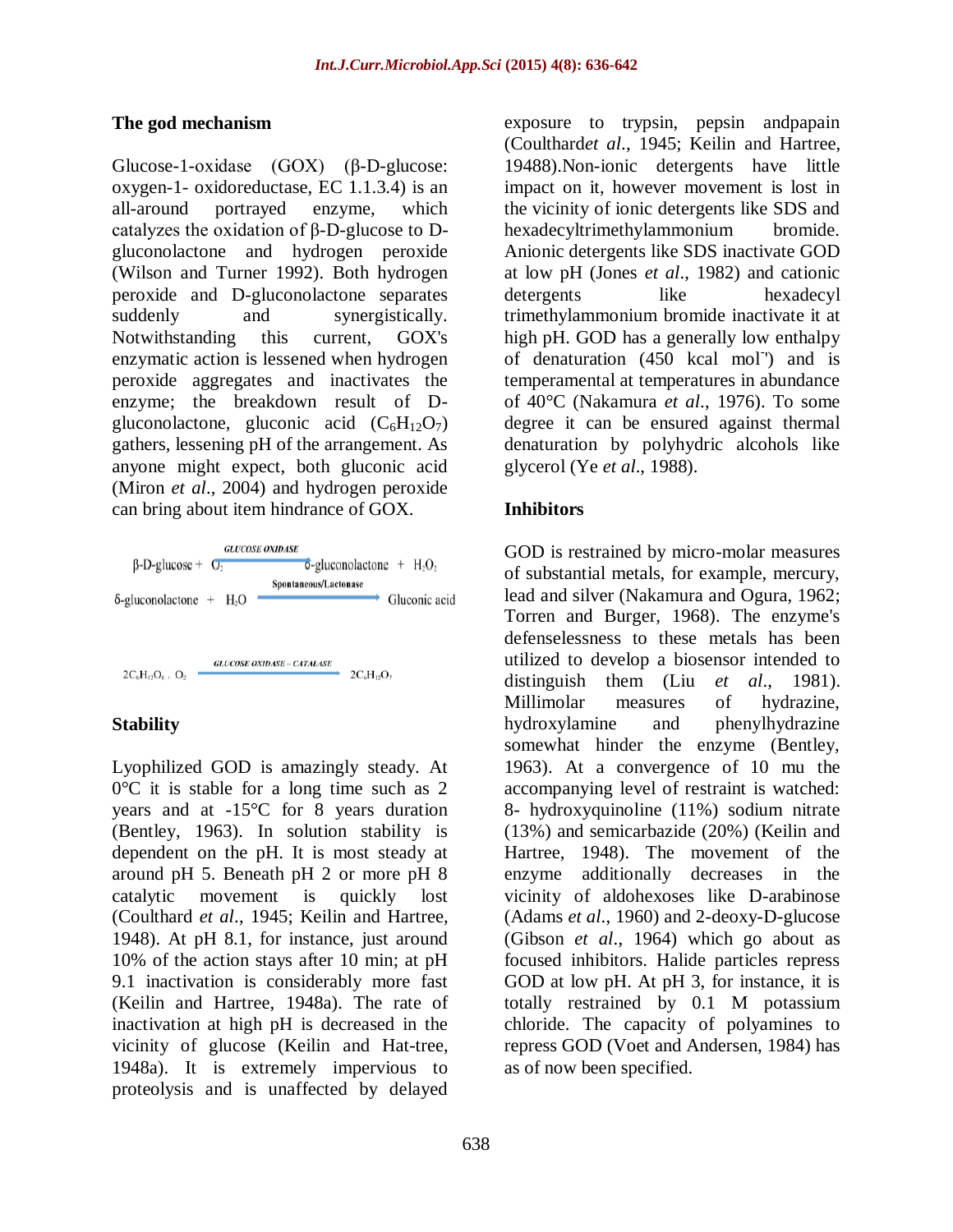## **Physical characteristics**

Glucose I-oxidase from *A. niger* is a somewhat stretched globular protein with an axial ratio of 2.5 : 1 (Nakamura *et al*., 1976), a normal breadth of 8 nm (Bourdillon *et al.*, 1980) and an incomplete particular volume of 0.75 ml g-1 (Swoboda andMassey, 1965). At 20°C the dissemination coefficient is 4.94 x 10-7 cm2 s-l in 0 1 M sodium chloride (Nakamura et al., 1976) and the sedimentation coefficient is 8.0 S at pH 5.5 (Swoboda andMassey, 1965; O'Malley and Weaver, 1972). Different qualities have been given for the sub-atomic mass in the reach  $151 \times 103$  to  $186 \times 103$  Da (Wellner, 1967) yet most values lie in the extent  $155\times$ l03 +5× l03 Da (O'Malley and Weaver, 1972). At 280 nm a 1% (w/v) solution of GOD has an absorbance of 16+ 0.32 cm-1 (Jones *et al.,* 1982). The absorbance spectrum has maxima at 278,382 and 452 nm, with absorbance values in the ratio 12.7: 0.92: 1.0(Swoboda and Massey, 1965). The termination coefficient at 450 nm is 1.41×104 (Swoboda andMassey, 1965). There is around 0.3 g of water connected with each gram dry weight of protein (Nakamura *et al.*, 1976). The GOD from Penicillium amagasakiense has been acquired in an exceptionally immaculate solidified structure (Kusai *et al.*, 1960).

# **Gluconic acid production**

Gluconic acid and its subsidiary salts are GRAS and can be utilized as a part of an extensive variety of businesses (Ramachandran *et al*. 2006) including material biting the dust, metal surface

cleaning, nourishment added substances, cleansers, solid, beautifiers (Yu and Scott 1997) and pharmaceuticals (BACAS 2004). As a nourishment added substance, it can be utilized as an acidity controller, raising operators, shading stabilizer, cell reinforcement and chelating specialists in bread, sustain, drink, and so forth (Brookes et al. 2005; Codex Alimentarius Commission 2007a). Mechanically, gluconic acid is basically delivered from aging (Singh et al. 2005), with an expected worldwide generation of around 50,000–100,000 ton/year (BACAS 2004).

Similarly as with all aging procedures, there are a few weaknesses. Societies oblige different included supplements and no less than a couple of days to develop and perform bioconversion. Also, culture solutions create and contain undesirable byitems, require downstream refinements and devour substrates precluding high transformation proficiency. Consequently, the utilization of enzyme-based change is viewed as a suitable strategy to diminish generation cost and time (Nakao *et al.* 1997). For instance, amid 1997 and 2003, there were licenses recorded making cases of glucose-oxidase-based procedure that is equipped for right around 100% change proficiency, oblige less time than maturation and don't contain polluting influences (Vroemen and Beverini 1999; Lantero and Shetty 2004). Bioreactor utilizing immobilized glucose oxidase is one of the favored setups being explored (Godjevargova and Turmanova 2004).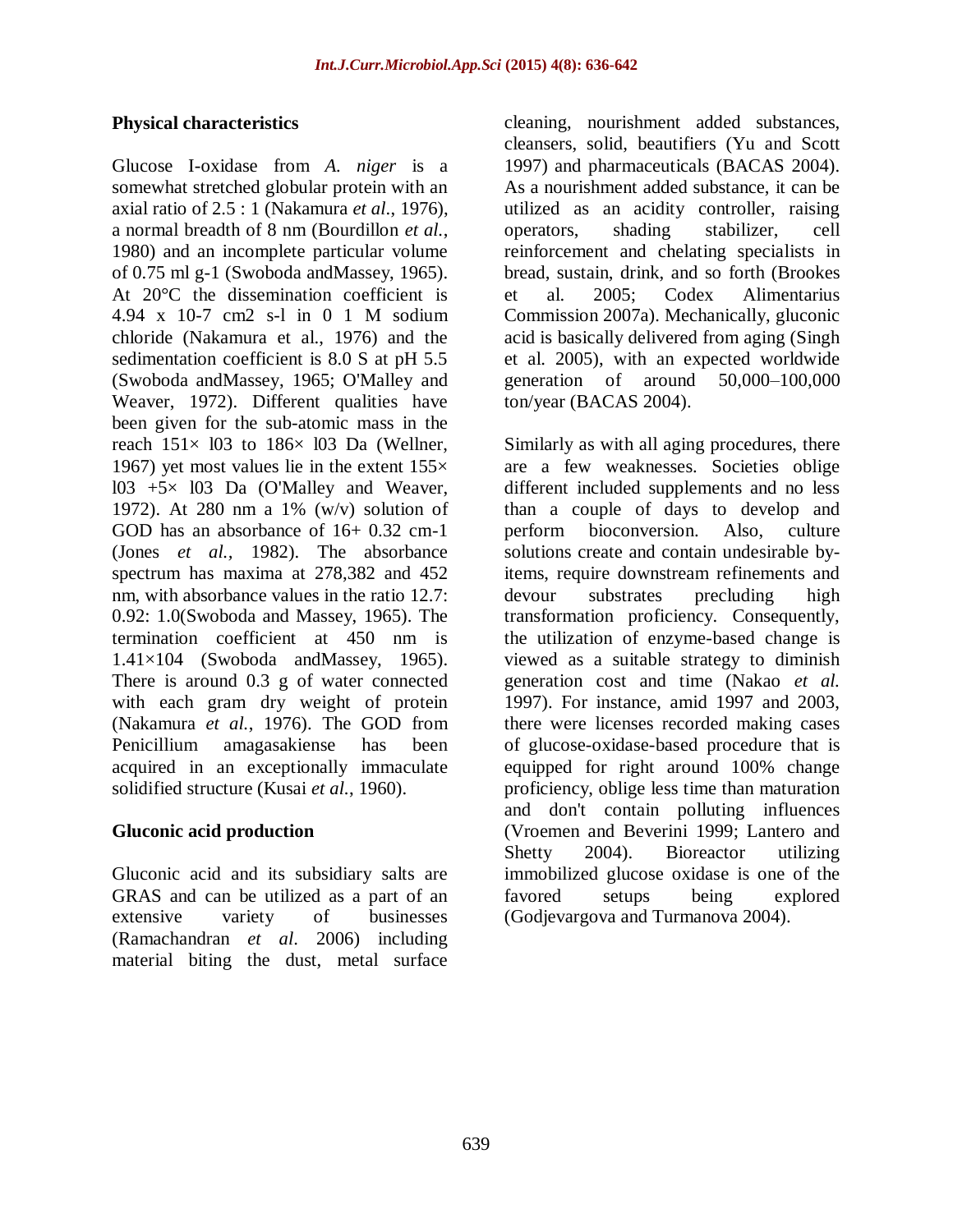#### *Int.J.Curr.Microbiol.App.Sci* **(2015) 4(8): 636-642**

| Properties                          | Values                                                     |
|-------------------------------------|------------------------------------------------------------|
| Molecular weight                    | 150–186 kDa (Swoboda and Massey 1965; Nakamura and Fujiki  |
|                                     | 1968)                                                      |
| UV-VIS absorption (Tsuge            | $280:380:450$ (nm)                                         |
| <i>et al.</i> , 1975)               | 11.5: 1: $1.03$ (ratio)                                    |
| Extinction coefficient $(M^{-1})$   | 270,000 (at 280 nm; Solomon et al., 1977)                  |
| $\text{cm}^{-1}$ )                  | 25,180–28,200 (at 450 nm; Swoboda and Massey 1965; Johnson |
|                                     | <i>et al.</i> , 1989)                                      |
|                                     | 21,600 (at 452 nm; Nakamura and Fujiki 1968)               |
| Specific activity (pH $5.6$ , $25-$ | 80–172 μmol glucose/min/mg enzyme (Swoboda and Massey      |
| $37^{\circ}$ C)                     | 1965)                                                      |
| Km (Michaelis constant, with        | 198–248 mM (pH 5–7, 20–30 $\degree$ C, oxygen)             |
| respect to glucose)                 | 110–120 mM (pH 5.6, 0–38°C, oxygen; Gibson et al., 1964)   |
|                                     | 50–74 mM (pH 5.5, 15–30°C, oxygen; Nakamura and Ogura      |
|                                     | 1968b)                                                     |
|                                     | 33 mM (pH 5.6, 25°C, oxygen; Swoboda and Massey 1965)      |
|                                     | 41.8 mM (pH 6.86, $25^{\circ}$ C, benzoquinone)            |
| Temperature range                   | 20–50°C (Gouda et al., 2003)                               |
| pH range                            | 4–7 (Keilin and Hartree 1947; Nakamura and Fujiki 1968)    |
| Inhibitors                          | Ag+, Hg2+ and Cu2+ ions (µmol; Nakamura and Ogura          |
|                                     | 1968a;)Arsenite, p-chloromercuribenzoate, phenymercuric    |
|                                     | acetate (mmol; Nakamuraand Ogura 1968a) and others.        |
| Isoelectric point (pI)              | 4.2 (Pazur and Kleppe 1964)                                |

# **Table.1** Properties of glucose oxidase from *A. niger*

**Fig.1** Glucose oxidase with its two subunits depicted as dark and light blue, while the FAD coenzyme is depicted as pink

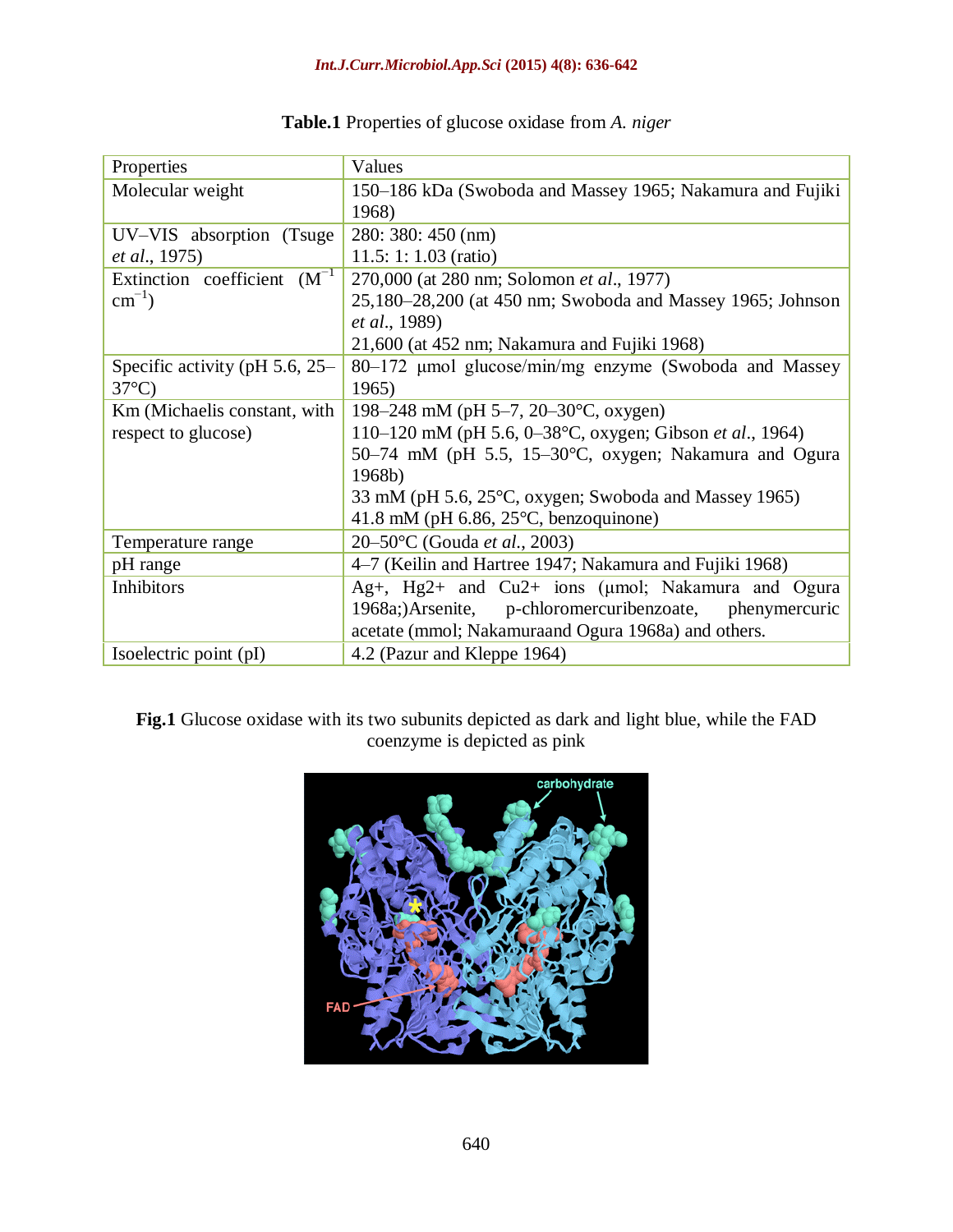**Fig.2** (A) showing the activity of GOD at initial 10% glucose (B) 10% sucrose (C) 10% lactose concentration and at  $30^{\circ}$  C on gyratory shaker. The more promising results can be obtained with sucrose, as carbohydrate source. [Shaikh, S.A. (2012) Immobilization and Production of gluconic acid under varying fermentation Conditions. (M.Phil. dissertation)]



Immobilization permits the enzymes to be reused, lessens cost and allowing moderately simpler outline and development of reactor to deliver and uproot of the wanted item, gluconic acid constantly. Regardless of these potential preferences, the absence of mechanical appropriation suggests that there are real obstacles to overcome before mass reception of enzyme-based bioconversion procedure happens.

#### **The effect of pH on the mechanism**

The majority of the work went for uncovering the activity of GOD has been completed at about pH 5.5 utilizing dioxygen as the electron acceptor. As said beforehand, the initial phase in the response of GOD with glucose is the development of an enzyme-substrate complex.

This is trailed by enzyme-base catalyzed lessening of FAD. At low pH protonation of the enzyme-base prompts an abatement in enzymatic action. At higher pH, GOD can be reoxidized. This, it is recommended, is less receptive towards dioxygen than the high-vitality structure and somewhat represents the diminishing in response rate seen at high pH.

Regardless of the impediments of this omnipresent enzyme, it's proceeded with utilization both in examination and down to earth applications is guaranteed. Further comprehension of its structure will incredibly upgrade the sub-atomic methodologies now being favored to accomplish the up and coming generation of bioelectronics gadgets like sugar sensors. Molecular biology and protein designing will have a vital part in enhancing the properties and proficiency of the enzyme for utilization in biosensors by, for instance, expanding soundness, decreasing the extent of the particle and enhancing the rate of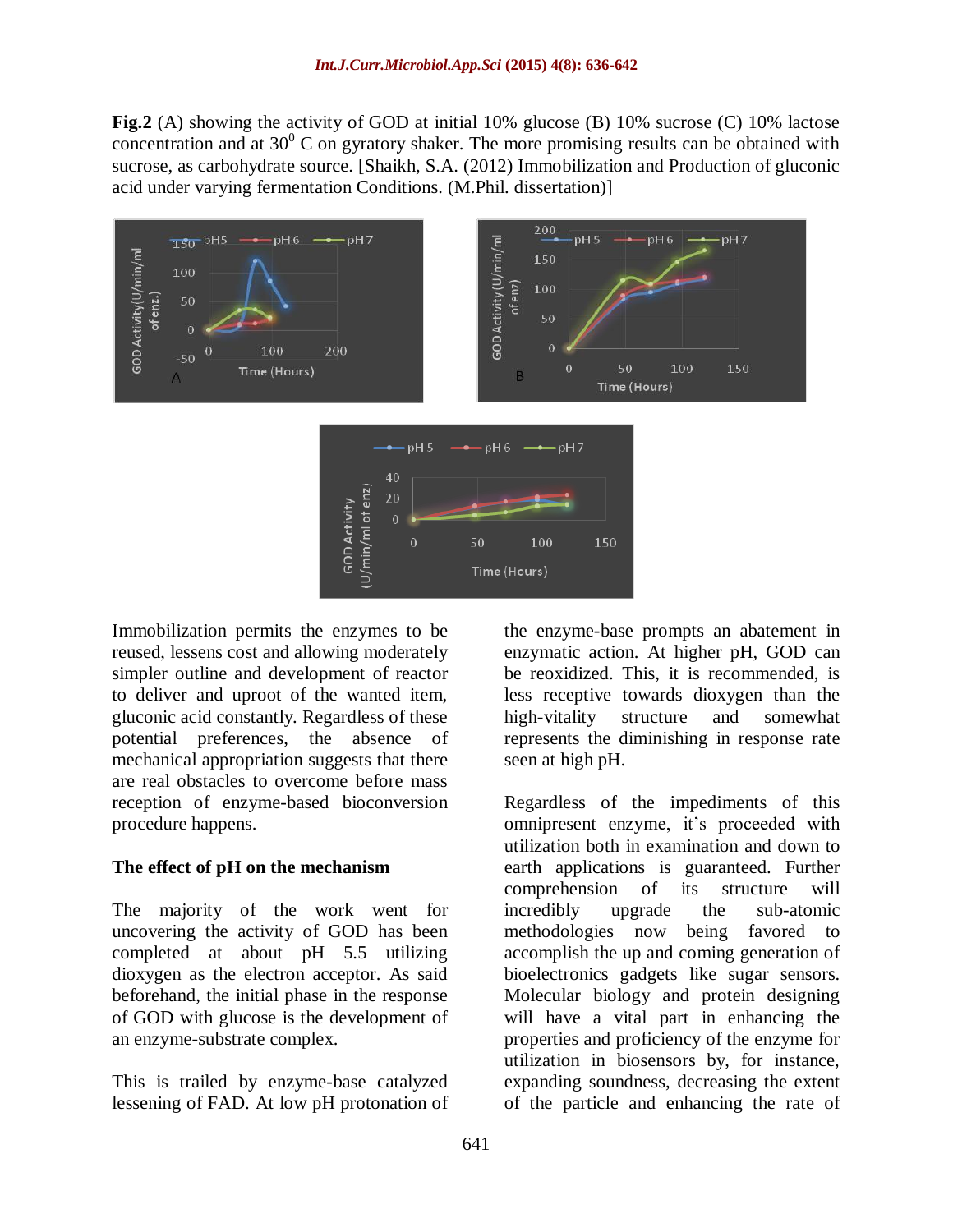reactant and electron exchange forms. At last the part of biomimicry ought to be specified, for it might be that the most noteworthy commitment this enzyme makes to the fate of bioelectronics is as a model for future manufactured frameworks.

# **References**

- Adams, E. C., Mast, R L. and Free, A. H. (1960). Specificity of glucose oxidase. *Arch. Biochem. Biophys.,*  91, 230-4.
- BACAS (2004) Industrial biotechnology and sustainable chemistry. Royal Belgian Academy Council of Applied Science, Belgium
- Bentley, R (1963). Glucose oxidase. In The Enzymes, Vol. 7, Eds P. D. Boyer, H. Lardy and K. Myrback. Academic Press, London, pp. 567-86.
- Adams, E. C., Burkhart, C. E., andFree, A. H. (1957). Specificity of a glucose oxidase test for urine glucose. *Science,* 125, 1082-1083.
- Adams, E. C., Mast, R L. and Free, A. H. (1960). Specificity of glucose oxidase. *Arch. Biochem. Biophys.,*  91, 230-4.
- BACAS (2004) Industrial biotechnology and sustainable chemistry. Royal Belgian Academy Council of Applied Science, Belgium
- Bentley, R (1963). Glucose oxidase. In The Enzymes, Vol. 7, Eds P. D. Boyer, H. Lardy and K. Myrback. Academic Press, London, pp. 567-86. Bourdillon, C., Bourgeois, J. P. and Thomas, D. (1980). Covalent linkage of glucose oxidase on modified glassy carbon electrode. *Kinetic Phenomena,* 102, 4231-5.
- Brookes, G.C., Neville, Kniel B. (2005) An analysis of labeling requirements, market dynamics and cost implications. The Global GM

Market—implications for the European food chain. UK: PG Economics Limited

- Codex Alimentarius Commission (2007a) Glucono delta-lactone (575). Food additive details. Updated up to the 30th Session of the Codex Alimentarius Commission (2007) ed: Codex General Standard for Food Additives (GSFA) Online Database
- Coulthard, C. E., Michaelis, R, Short, W. F., Skrimshire, G. E. H., Standfast, A F. B., Birkinshaw, J. H. and Raistrick, H. (1945). Notatin: an antibacterial glucose aerohydrogenes from Penicillium notatum Westling and *Penicillium resticulosum sp. nov. Biochem. J.,* 39,24-36.
- Duine, J. A., Jzn, J. F. and Van der Meer, R (1982). Different forms of quinoprotein aldose-(glucose-) dehydrogenase in Acinetobacter calcoaceticus. *Arch. Microbial.,*  131, 27-31.
- Gibson, Q. H., Swoboda, B. E. P. andMassey, V. (1964). Kinetics and mechanism of action of glucose oxidase. *J Biol. Chem.,* 239, 3927- 34.
- Godjevargova, T., Turmanova, R.D.S. (2004) Gluconic acid production in bioreactor with immobilized glucose oxidase plus catalase on polymer membrane adjacent to anion– exchange membrane. *Macromol. Biosci.,* 4:950–956
- Gouda, M.D., Singh, S.A., Rao, A.G.A., Thakur, M.S., Karanth, N.G. (2003) Thermal inactivation of glucose oxidase. *J Biol Chem* 278:24324– 24333
- Hauge, J. G. (1964). Glucose dehydrogenase of Bacterium aniratum: an enzyme with a novel prosthetic group. *J. Biol. Chem.* 239, 3630-9.
- Hunt, J. A., Gray, C. H., Thorogood, D. E.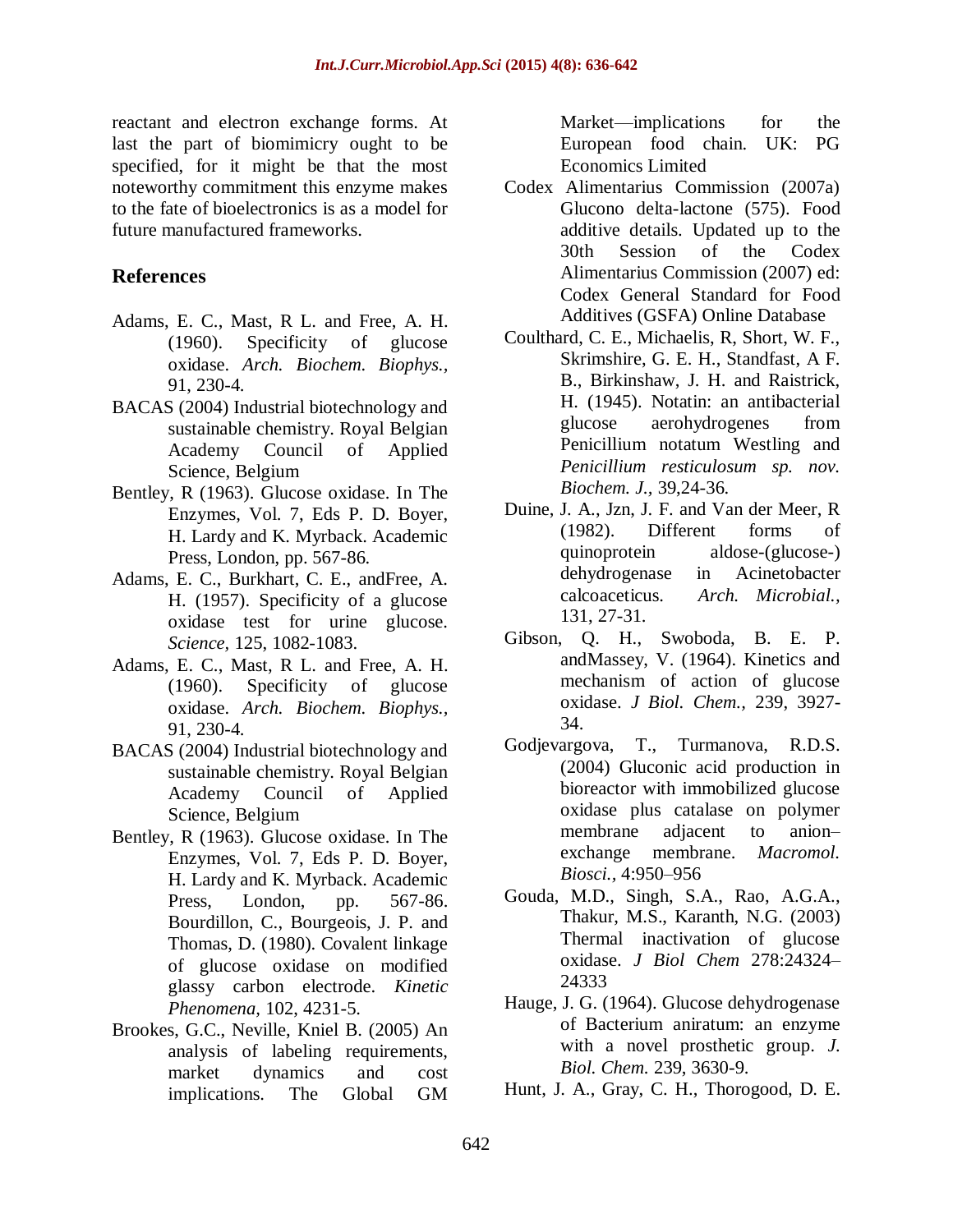(1956) Enzyme tests for the detection of glucose. *Brit. Med. J.,* 4, 586-588.

- Janssen, F. W. and Ruellius, H. (1968). Carbohydrate oxidase: a novel enzyme from Polyporus obtusus. II. Specificity and characterization of reaction products. *Biochim. Biophys. Acta,* 167, 501-10.
- Johnson, J.L., London, R.E., Rajagopalan, K.V. (1989) Covalently bound phosphate residues in bovine milk xanthine oxidase and in glucose oxidase from *Aspergillus* niger: a reevaluation. *Proc Natl Acad Sci U S A* 86:6493–6497
- Jones, M. N., Manley, P. and Wilkinson, A (1982). The dissociation of glucose oxidase by sodium- n-dodecyl sulphate. *Biochem. L,* 203,285-91.
- KEILIN, D. AND HARTREE, E. F. (1948). The use of glucose oxidase (notatin) for the determination of glucose in biological material and for the study of glucose producing systems by manometric methods. *Biochem. J.,*  42, 230- 238.
- Keilin, D., Hartree, E.F. (1947) Properties of glucose oxidase (Notatin). *Biochem J*  42:221
- Kusai, K, Sekuzu, I., Hagihara, B., Okunuki, K, Yamauchi, S. and Nakai, M. (1960). Crystallization of glucose oxidase from Penicillium amagasakiense. *Biochim. Biophys. Acta,* 40, 555-7.
- Lantero, O.J., Shetty, J.K. (2004) Process for the preparation of gluconic acid and gluconic acid produced thereby. US Patent 2004/77062 A1
- Liu, C. C., Fryburg, F. M. and Chen, A. K (1981). Electrochemical studies of metal ion inhibition of polyacrylamide gel immobilized glucose oxidase. *Bioelectrochem. Bioenetg.,* 8,703-8.
- Metzger, R P., Wilcox, S. S. and Wick, A N. (1964). Studies with rat liver glucose dehydrogenases. *J. Biol. Chem.,* 239, 1769-72.
- Metzger, R P., Wilcox, S. S. and Wick, A N. (1965). Subcellular distribution and properties of glucose dehydrogenases of selected vertebrates. *J. Biol. Chem.,*  240,2767-71.
- Miron, J., Gonzalez, M.P., Vazquez, J.A., Pastrana, L., Murado, M.A. (2004) A mathematical model for glucose oxidase kinetics, including inhibitory, deactivant and diffusional effects, and their interactions. *Enzmye Microb Tech* 34:513–522
- Nakamura, S., Fujik,i S. (1968) Comparative studies on the glucose oxidases of *Aspergillus* niger and Penicillium amagasakiense. *J Biochem* 63:51–58
- Nakamura, S., Hayashi, S. and Koga, K. (1976). Effect of periodate on the structure and properties of glucose oxidase. *Biochem. Biophys. Acta*  445, 294-308.
- Nakamura, S., Ogura, Y. (1968a) Mode of inhibition of glucose oxidase by metal ions. *J Biochem* 64:439–447
- Nakamura, S., Ogura, Y. (1968b) Action mechanism of glucose oxidase of *Aspergillus niger. J Biochem*  63:308–316
- Nakao, K., Kiefner, A., Furumoto, K., Harada, T. (1997) Production of gluconic acid with immobilized glucose oxidase in airlift reactors. *Chem Eng Sci* 52:4127–413
- O'Malley, J. J., Weaver, J. L. (1972). Subunit structure of glucose oxidase from *Aspergills niger. Biochemistry,*  11,3527-32.
- Olsson, L., Mandenius, C. F. and Volt, J. (1990). Determination of monosaccharides in cellulosic hydrolysates using immobilized